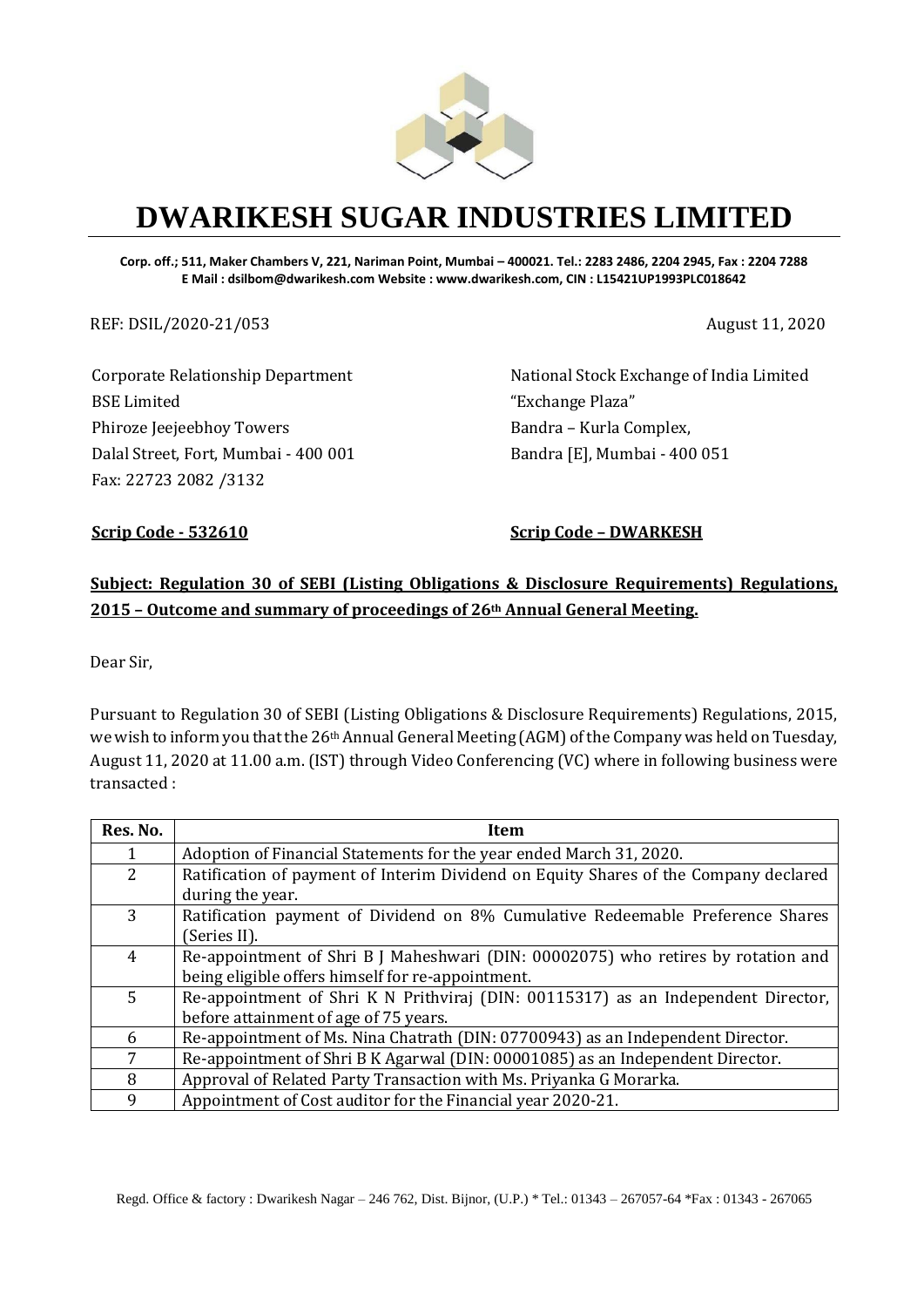

We are also enclosing herewith summary of proceedings of the AGM of the Company, as required under Regulation 30, Part A of Schedule III to the Securities and Exchange Board of India (Listing Obligations and Disclosure Requirements) Regulations, 2015 (Listing Regulations) as **Annexure - A.**

Further, pursuant to Regulation 44(3) of SEBI (Listing Obligations & Disclosure Requirements) Regulations, 2015 consolidated scrutinizer's report along with voting results will be submitted on or before 13th August, 2020 and also be uploaded on the website of the Company.

You are requested to kindly take the same on record

Thanking you,

Yours faithfully,

For **Dwarikesh Sugar Industries Limited B J Maheshwari** BALKISHAN J Digitally signed by BALKISHAN J MAHESHWARI (DEL KINGLESHAN ARISHAN) MAHESHWARI st=MAHARASHTRA,<br>serialNumber=84a6c7925289fba99a32eeac57d510<br>456f5fd00f4788930c9f991dbed1cb7557,<br>cn=BALKISHAN J MAHESHWARI<br>Cnte: 2020.08.11 17:17:48 +05'30'

Managing Director & CS cum CCO (DIN: 00002075)

Encl: a/a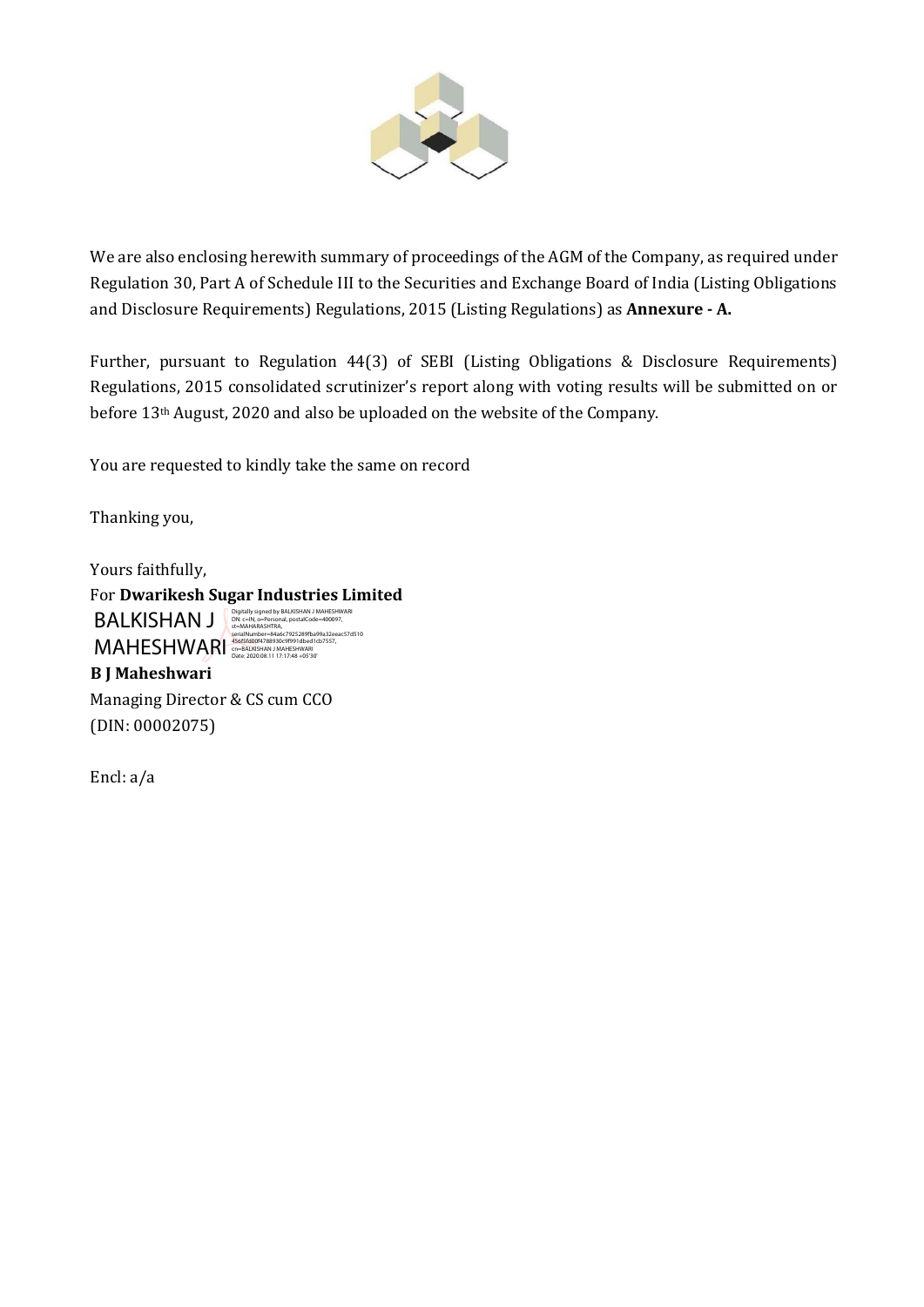

## **Annexure – A**

#### **SUMMARY OF PROCEEDINGS OF THE 26TH ANNUAL GENERAL MEETING OF THE COMPANY**

| Sr. No.        | <b>Particulars</b>                                                                                                             | <b>Details</b>                                                                                                        |
|----------------|--------------------------------------------------------------------------------------------------------------------------------|-----------------------------------------------------------------------------------------------------------------------|
| 1              | Date of Annual General Meeting                                                                                                 | August 11, 2020                                                                                                       |
|                |                                                                                                                                |                                                                                                                       |
| $\overline{2}$ | Total numbers of shareholders as on Cut-                                                                                       | As on cut-off/ record date – viz. August 04,                                                                          |
|                | Off/Record Date                                                                                                                | 2020 - 46316 Shareholders                                                                                             |
|                |                                                                                                                                |                                                                                                                       |
| 3              | Numbers of shareholders present in the<br>meeting either in person or through proxy:<br>Promoters & Promoter Group:<br>Public: | No arrangement for a physical meeting<br>or appointment of proxy was made as the<br>Meeting was held through VC/OAVM. |
| 4              | Number of shareholders attended<br>the<br>meeting through video conferencing:<br>Promoters & Promoter Group:<br>Public:        | 6<br>47                                                                                                               |

The 26th Annual General Meeting ('AGM') of the Members of Dwarikesh Sugar Industries Limited ('the Company') was held on Tuesday, August 11, 2020 at 11.00 a.m. (IST) through two-way Video Conferencing ('VC')/Other Audio Visual Means ('OAVM'). The Company, while conducting the Meeting, adhered to the Ministry of Corporate Affairs (MCA) Circulars, Securities and Exchange Board of India (SEBI) Circular in view of the outbreak of COVID-19 pandemic.

The Company Secretary welcomed the Members to the Meeting and briefed them on certain points relating to the participation at the Meeting through VC thereafter Company Secretary Introduced the all the Directors, KMP and Auditors (Panelists) present at the AGM and declared that Panelists who are also shareholders being counted for the purpose of quorum and as the requisite quorum being present, the Company Secretary called the meeting to order.

Shri Gautam R Morarka, Chairman of the Company chaired the Meeting and extended warm welcome to all the shareholders at the 26th Annual General Meeting of the Company.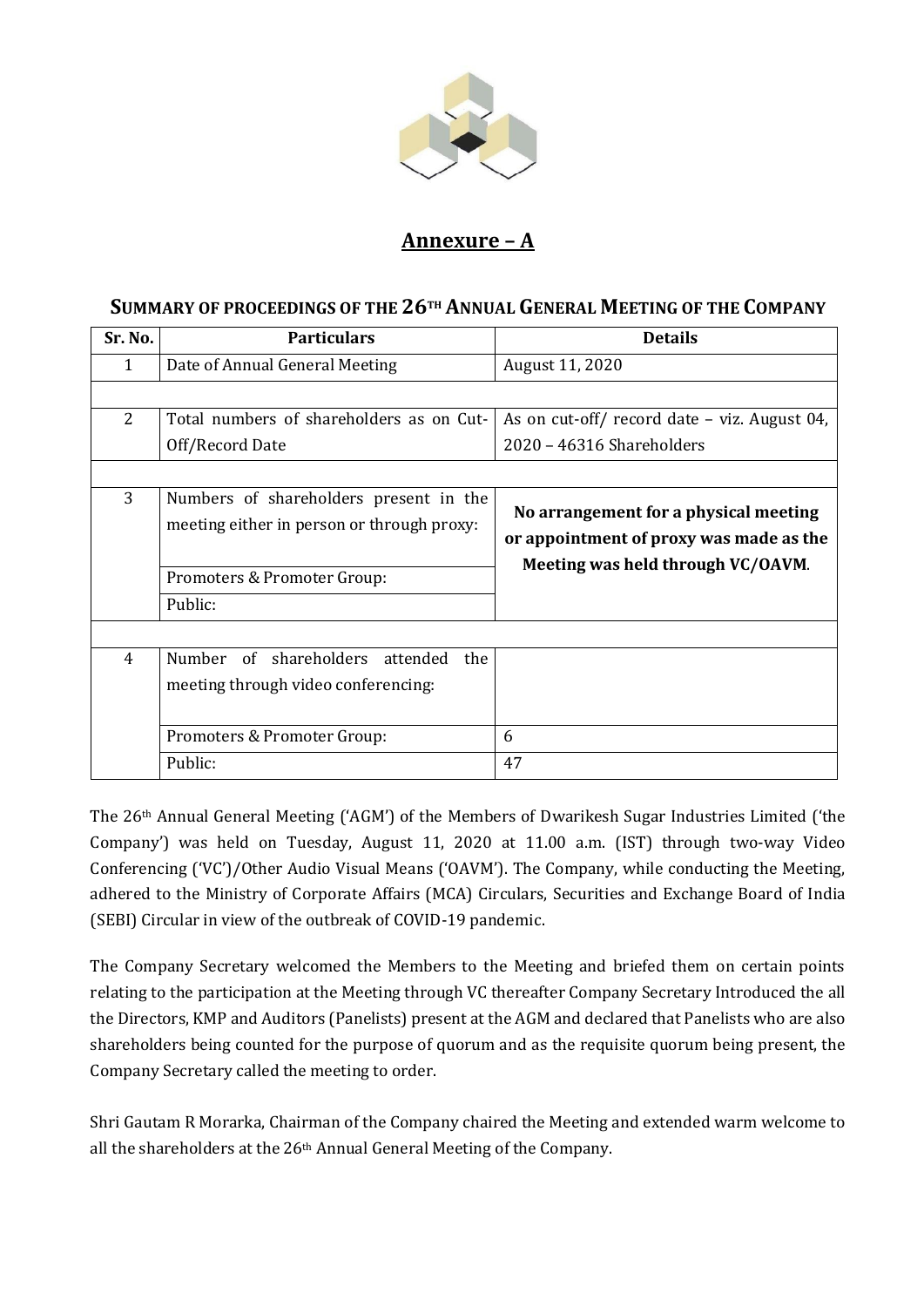

The Chairman informed the members that the Registers as required under the Companies Act, 2013 and other relevant documents mentioned in the Notice were available for inspection on company's website. Since there was no physical attendance of Members and in compliance with the Circulars issued by the MCA and SEBI, the requirement of appointing proxies was not applicable, except for the authorized representatives of corporate shareholders.

The Chairman addressed the members and briefed them about the performance of the company during the last fiscal year. He further brought to the notice of the members the achievements made by the company during that period. He then explained the Company's policy being adopted for growth in the coming period.

The Chairman stated that with the permission of the members present, the Notice of the Meeting with Explanatory Statement annexed thereto, which had been already circulated to them, may be taken as read.

Thereafter, Shri Vijay S Banka, Managing Director of the Company given a presentation covering the financial performance, business highlights, strategic journey, Covid-19 initiatives, employee engagement initiatives, awards and recognitions, etc.

The Company Secretary of the company red the Auditors' Report and comments of the Financial Statements of the Company. The Members were informed that the Statutory Auditors' Report and Secretarial Audit Report did not have any qualifications.

The Chairman then invited the Members to express their views, ask questions and seek clarifications on the operations as well as the financial performance of the Company. Shri V S Banka, Managing Director responded to the questions asked and clarifications sought by the Members.

The Chairman informed the Members that the Company had provided its Members the facility to cast their vote electronically through the Central Depository Services India Ltd ('CDSL') system before the Meeting. He further informed that the e-voting facility was available during the AGM for the benefit of Members who were present during the Meeting and had not cast their votes earlier through remote evoting. He further informed that Shri Vijay Kumar Mishra (FCS No. 4279) of M/s. VKM & Associates, Company Secretaries had been appointed as Scrutinizers to supervise that the remote e-voting and the voting during the proceedings of the AGM was done in a fair and transparent manner and the results of the remote e-voting and e-voting at the 26th AGM, together with the Report of the Scrutinizers thereon, will be disclosed to the Stock Exchanges and displayed on the website of the company latest by Thursday, August 13, 2020.